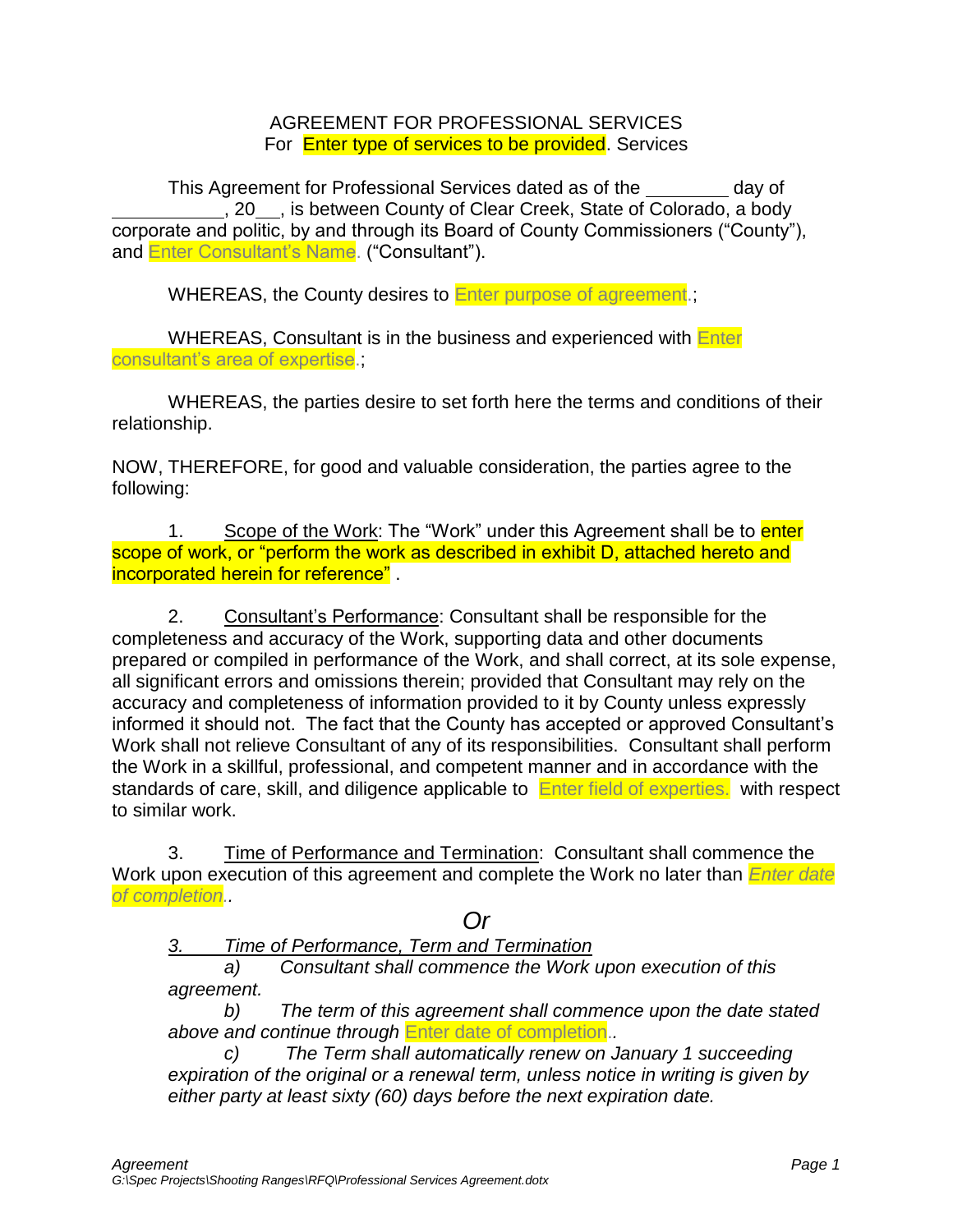NOTE: This agreement shall have no force or effect unless Consultant has executed and delivered to County Exhibit C hereto, if applicable, at the time of executing this agreement or within five calendar days thereafter.

4. Compensation and Payment: In consideration of its performance of the Work, the Consultant shall be paid a sum not to exceed **\$Enter Contract Amount**.. Payment shall be made in accordance with the following:

a) IF PROGRESS PAYMENTS ON FIXED SUMS PER TASK OR RATES: The Consultant shall provide an itemized invoice based on the task and/or rates set forth in Exhibit E. The Consultant shall submit to County monthly invoices of the progress made and expenses incurred during the previous calendar month. Such invoices shall segregate the charges for work done by task and date, and shall describe the Work performed, the time incurred by each person performing work, and expenses incurred. Upon request, Consultant shall provide County with such other supporting information as County may request.

b) IF SINGLE PAYMENT: Payment will be made within thirty days following completion of the Work and Consultant's invoicing.

c) IF REIMBURSABLE COSTS: Reimbursable costs shall be billed monthly. For the purposes of this Agreement, the term "reimbursable costs" shall include only actual out-of-pocket expenses incurred by Consultant and his consultants in connection with the Work, except travel will be reimbursable by mileage rates provided in Exhibit E. Reimbursable costs shall not include telephone or postal charges. Reimbursable costs will include printing (sufficient copies as directed by County), fax and photo-reproduction costs at rates provided in Exhibit E. (Exhibit E notwithstanding, the cost of Consultant's subcontractors shall be reimbursed at only 100% of cost.)

d) The Consultant shall maintain comprehensive, complete and accurate records and accounts of its performance relating to this Agreement for a period of three (3) years following final payment hereunder, which period shall be extended at County's reasonable request. County shall have the right within such period to inspect such books, records and documents upon demand, with reasonable notice and at a reasonable time, for the purpose of determining, in accordance with acceptable accounting and auditing standards, compliance with the requirements of this Agreement and the law.

5. Project Management: Enter Name of Proj. Mgr. for Consultant. shall be designated as Consultant's Project Manager for the Work. Enter Name of Proj. Mgr. for County. shall be County's Project Manager responsible for this Agreement. All correspondence between the parties regarding this project shall be between and among the project managers. Either party may designate a different project manager by notice in writing.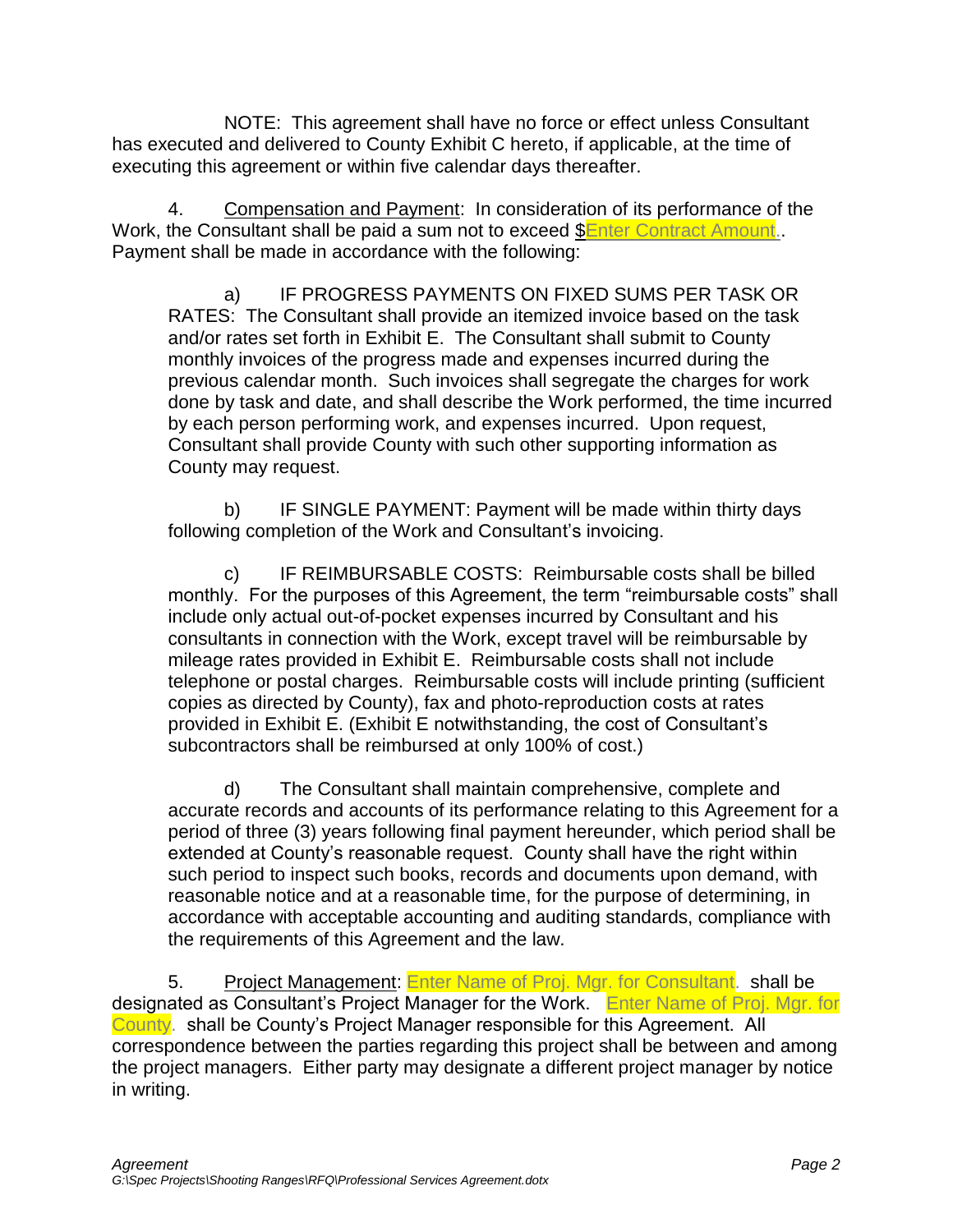**6. Independent Contractor: It is expressly acknowledged and understood by the parties that nothing contained in this Agreement shall result in, or be construed as establishing, an employment relationship. Consultant shall be, and shall perform as, an independent contractor. No agent, employee, or servant of Consultant shall be, or shall be deemed to be, the employee, agent or servant of County. Consultant shall be solely and entirely responsible for its acts and for the acts of Consultant's agents, employees, servants and subcontractors during the performance of this Agreement.**

7. Personnel: Consultant understands and hereby acknowledges that County is relying primarily upon the expertise and personal abilities of Enter Name of Consultant's Principal or Proj. Mgr., and this Agreement is conditioned upon his/her continuing direct personal involvement in the Work. County understands that other employees of Consultant will be working on portions of the Work; however, these employees shall be under the direct supervision of the person identified in this paragraph at all times; in the event that s/he is unable to remain involved in the Work, Consultant shall immediately notify County and County shall have the option to terminate this Agreement.

8. No Assignment: The parties to this Agreement recognize that the services to be provided pursuant to this Agreement are professional in nature and that in entering into this Agreement County is relying upon the personal services and reputation of the person(s) identified in the preceding paragraph. Therefore, Consultant may not assign its interest in the Agreement, including the assignment of any rights or delegation of any obligations provided therein, without the prior written consent of County, which consent County may withhold in its sole discretion. Except as so provided, this Agreement shall be binding on and inure to the benefit of the parties, and their respective successors and assigns, and shall not be deemed to be for the benefit of or enforceable by any third party. Unless specifically stated to the contrary in any written consent to an assignment, no assignment will release or discharge the assignor from any duty or responsibility under the Agreement.

9. Ownership of Documents: All technical or business information, in whatever medium or format, including but not limited to, data, specifications, processes, drawings, records, reports, proposals, and related documentation, research, or other information, originated or prepared by or for Consultant in contemplation of, or in the course of, or as a result of, work performed hereunder ("Prepared Information"), shall be promptly furnished to County, and is owned by the County. Prepared Information specifically excludes Consultant's preexisting works and/or Prepared Information developed by Consultant or acquired by Consultant that was not specifically developed for County. County is hereby entitled to use said information as deemed necessary for its purposes including the possibility of assigning said information to any companies related to the County.

10. Confidentiality: Consultant acknowledges that it may receive confidential information from County for use in connection with its performance of the Work. Consultant further acknowledges that it may in the performance of the Work develop information, including facts, data, and opinions, which are, or in County's judgment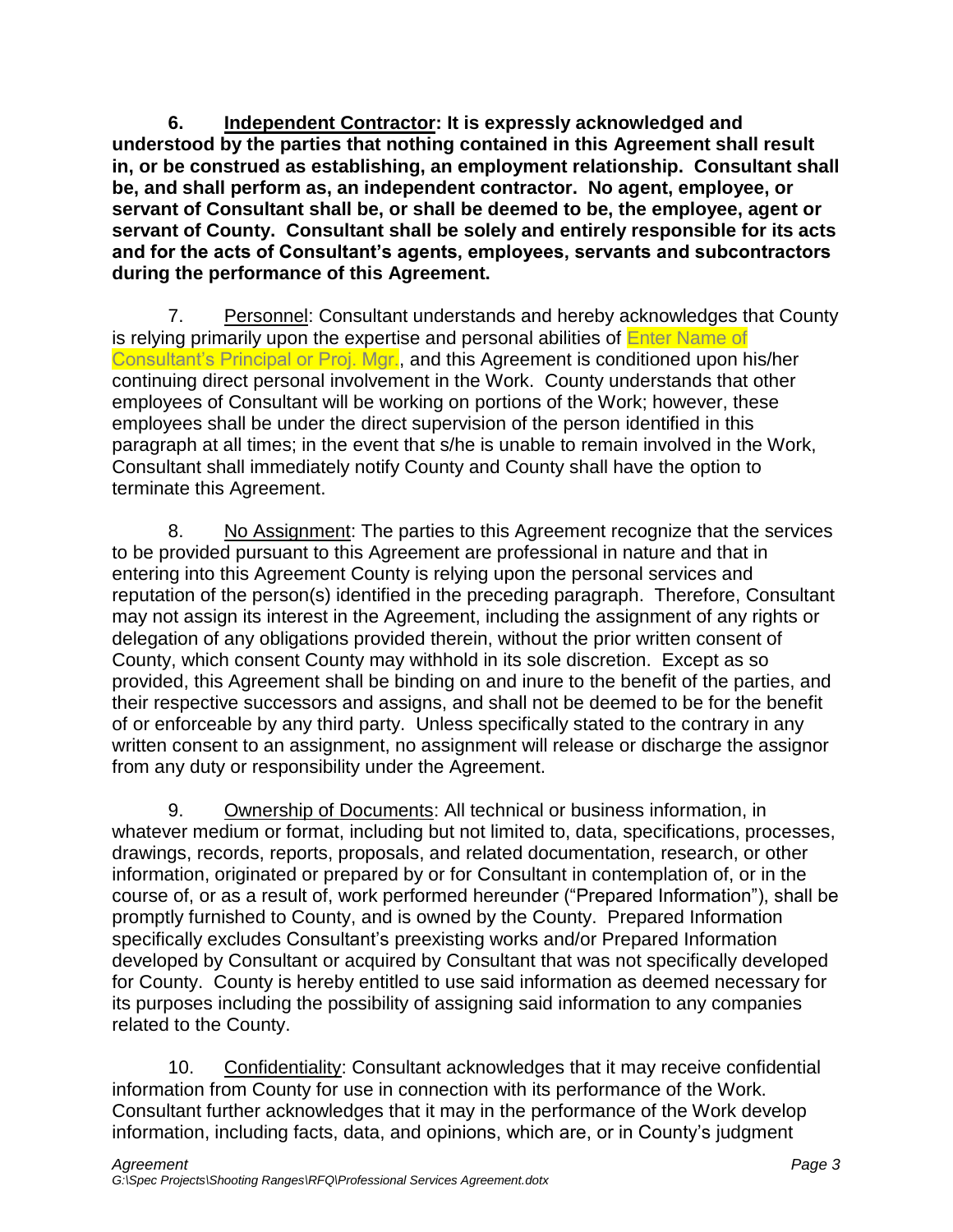should be, confidential or limited in terms of dissemination. Consultant shall take all precautions necessary to maintain and protect the confidentiality of any such information and to ensure that it shall be used only for the purposes of the Work. All facts, data, and opinions developed by Consultant in the course of its performance of the Work shall be deemed to belong to County and no such facts, data, or opinions shall be disseminated to anyone for any purpose without County's express written consent unless required by law.

Upon completion of the Work, Consultant shall return to County all material the County supplied to Consultant in connection with the performance of the Work.

11. Consultant's Insurance: Consultant shall purchase, and maintain throughout the course of its performance under this agreement, such insurance as will protect Consultant and County from claims which may arise out of or result from Consultant's operations under the Agreement, whether such operations be by himself or by any subcontractor or by anyone directly or indirectly employed by any of them, or by anyone for whose acts any of them may be liable. For liability insurance coverages, before Consultant may commence any Work under this Agreement, Consultant must provide a certificate in a form satisfactory to the County showing that County is named as an additional insured and that the coverage will not expire or be terminated without first giving the County thirty days notice thereof.

The insurance required shall be written for not less than any limits of liability required by law or by those set forth below, whichever are greater. All such insurance shall be written by companies authorized to do insurance business in the State of Colorado.

a. Workmen's Compensation including occupational disease, and Employer's Liability Insurance in amounts and coverage as required by the laws of Colorado.

b. Commercial General Liability Insurance - Consultant shall maintain a Commercial General Liability Form of insurance with bodily injury and property damage liability limits of the greater of (a) \$387,000 for any one person in any one occurrence and \$1,093,000 for two or more persons in any one occurrence, or (b) the maximum government liability under the Colorado Governmental Immunity Act, CRS §24-10-101, et seq.

c. Automobile Liability Insurance - Consultant shall maintain an Automobile Liability form of insurance with bodily injury and property damage liability limits of the greater of (a) \$387,000 for any one person in any one occurrence and \$1,093,000 for two or more persons in any one occurrence, or (b) the maximum government liability under the Colorado Governmental Immunity Act, CRS §24-10-101, et seq.

d. **THIS PARAGRAPH**  $\mathbb{C}$  APPLIES  $\quad$  DOES NOT apply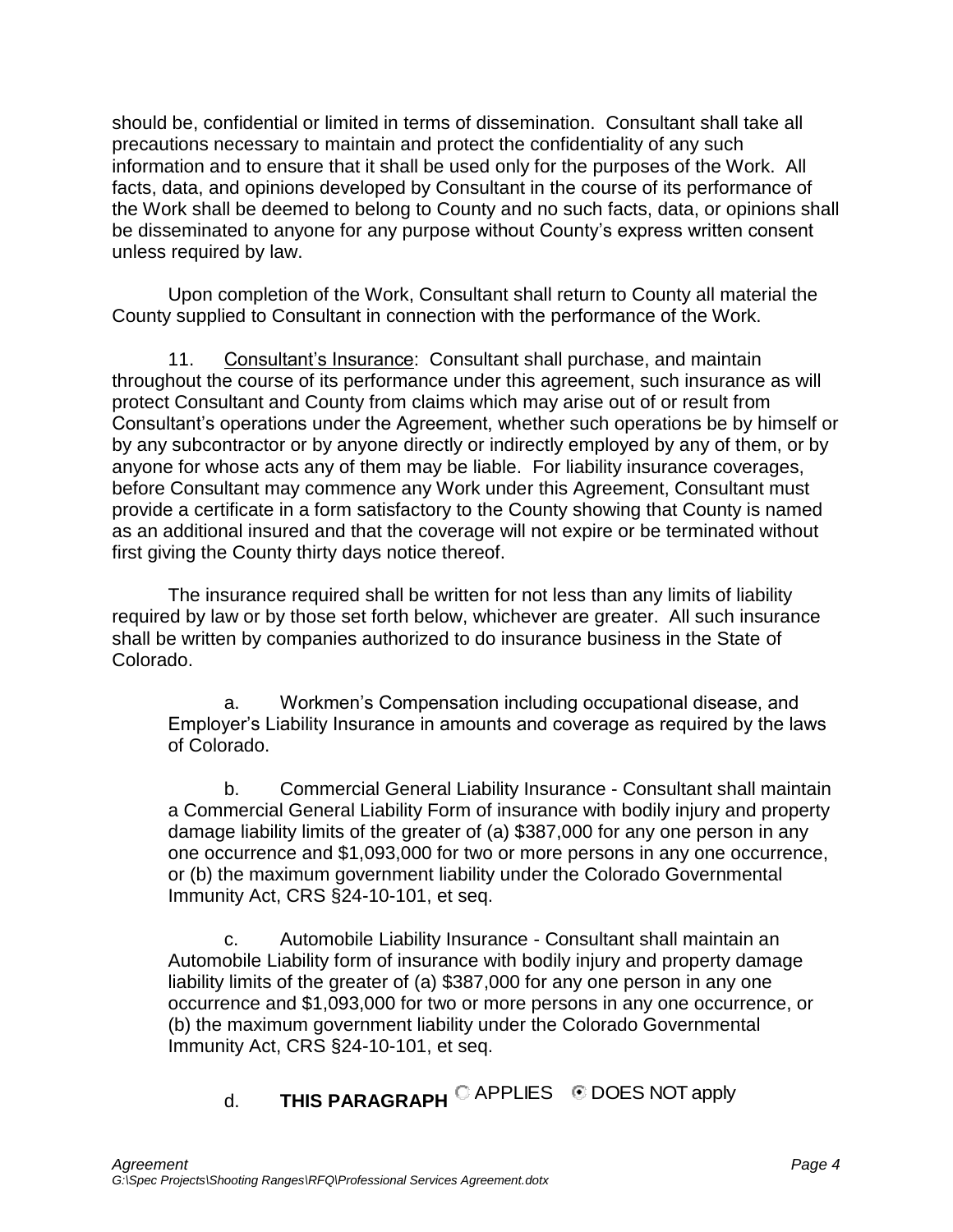Professional Liability (Errors and Omissions Liability) Insurance – At all times, Consultant shall maintain Professional Liability Insurance covering against liability for professional misconduct or lack of ordinary skill in the performance of professional duties in the performance of the Work by any entity and person for whom professional liability coverage is commonly available. In the event that the insurance is written on a claims-made basis, Contractor warrants that any retroactive date under the policy shall precede the effective date of this Agreement; and that either continuous coverage will be maintained or an extended discovery period will be exercised for a period of two (2) years beginning at the time the Work is completed. The insurance will have minimum limits of \$1 million per loss/aggregate.

Subcontractors: Before permitting any of his subcontractors to perform any Work under this Agreement, Consultant shall either (a) require each of his subcontractors to procure and maintain during the life of his subcontracts, insurance of the types and in the amounts as may be applicable to his Work, which type and amounts shall be subject to the approval of the County, or (b) insure the activities of his subcontractors in his own policy.

12. Consultant's Indemnity: Consultant shall indemnify and hold harmless County, and its elected officials and employees, and the agents of any of them, from and against claims, damages, losses and expenses, including but not limited to attorneys' fees, arising out of or resulting from Consultant's performance of the Work, including performance by anyone directly or indirectly employed by him or anyone for whose acts he may be liable. Notwithstanding the foregoing, each party is responsible for its own negligence as it relates to the provisions of this Agreement.

13. **THIS PARAGRAPH** CAPPLIES © DOES NOT apply Conflicts Of Interest: Consultant acknowledges that because a material part of the Work is to help the County in the **Enter Basic Desc. Of work, ie, development and** implementation of x. , Consultant is disqualified from providing Enter Prohibited Activity, ie professional engineering. for the same projects in Clear Creek County or the same landowners during the term of this Agreement.

14. Termination for the Convenience of the County: County may terminate this Agreement, in whole or in part, for its convenience upon providing written notice, by delivery or by mail, to Consultant. Upon such termination, County shall be liable only for Work satisfactorily completed prior to the notice and for unavoidable expenses directly incurred for performance of those parts of the Work which have not been satisfactorily completed, provided that, at its sole option, County may require that Consultant complete particular tasks or subtasks. Upon termination Consultant shall deliver to County all photographs, drawings, illustrations, text, data, and other documents entirely or partially completed, together with all material supplied to Consultant by County. Payment will be due within thirty (30) days after Consultant has delivered the last of the partially completed documents, together with any records that may be required to determine the amount due.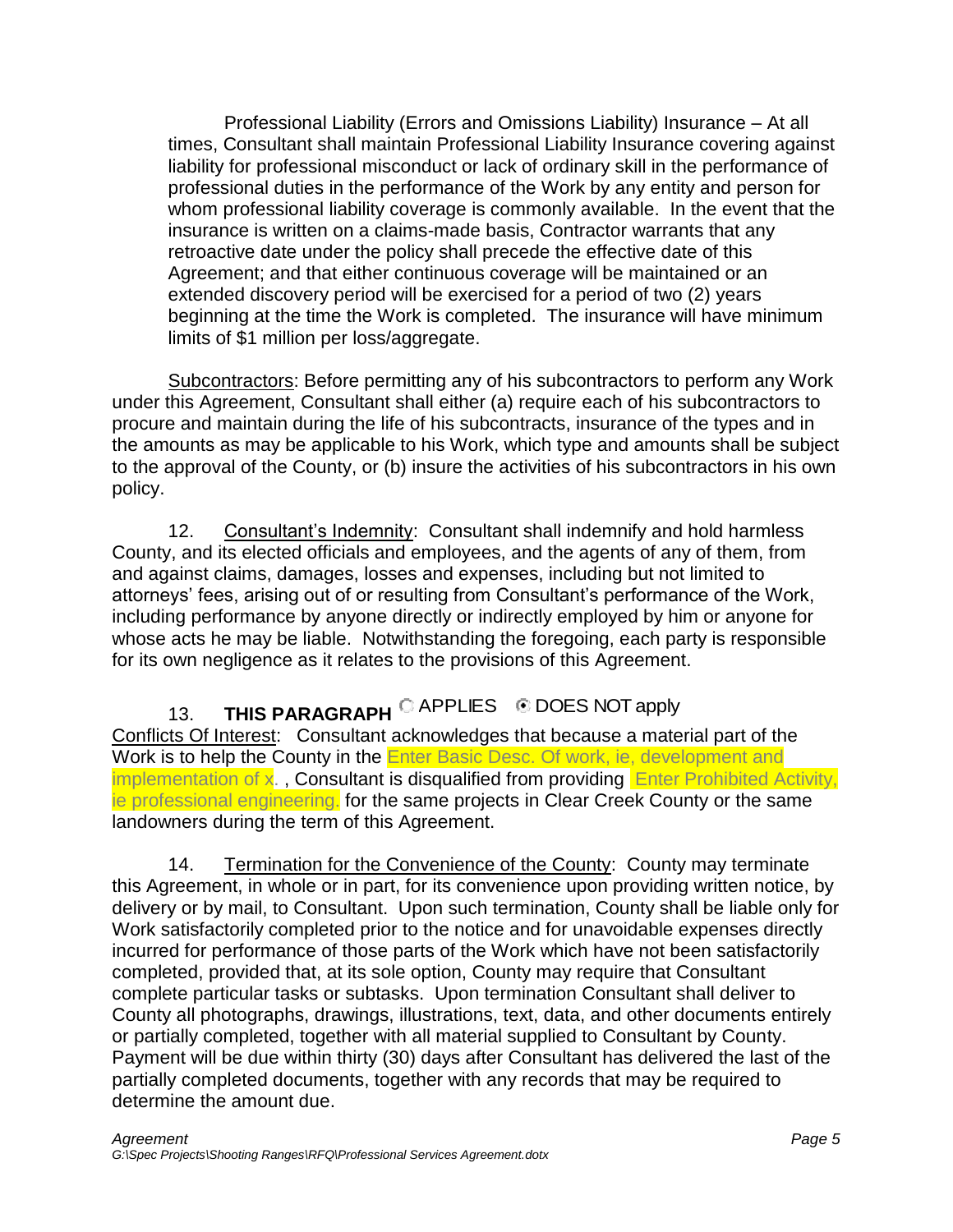15. Notices: Any notice and all written communications required under this Agreement shall be given by personal delivery, courier delivery, facsimile or e-mail transmission together with a "hard copy" by United States mail, or first class mail, to the appropriate party at the following addresses:

Consultant:

Enter Consultant's Name. Enter Consultant's Address. Enter Consultant's Address. Enter Consultant's City, State & Zip. Tel: Enter Consultant's phone number. E-mail: Enter Consultant's email.

County:

Enter County Proj. Mgr's Name. Clear Creek County **Enter Department**. PO Box **Enter PO Box #**. Enter City., CO Enter Zip code. Tel: <mark>Enter tele number</mark>. E-mail: Enter email address.

With a copy to: Clear Creek County Attorney P.O. Box 2000 Georgetown, CO 80444 E-Mail: [plichtman@clearcreekcounty.us](mailto:plichtman@clearcreekcounty.us)

Notice shall be deemed given on the first to occur of delivery, transmission by facsimile or e-mail (if transmitted during customary business hours, or the following business day if not), or three calendar days after deposit in the U.S. mail, as applicable.

## 16. Miscellaneous:

a. This Agreement shall be governed by and construed in accordance with the internal laws of the State of Colorado, without reference to choice of law rules. The parties agree that venue in any action to enforce or interpret this Agreement shall be in the District Court for Clear Creek County in the 5th District for the State of Colorado.

b. The Consultant shall not discriminate against any employee or applicant for employment to be employed in the performance of this Agreement on the basis of race, color, religion, national origin, sex, ancestry, physical handicap, sexual orientation, age, political affiliation or family responsibility. The Consultant shall require all consultants to agree to the provisions of this subparagraph.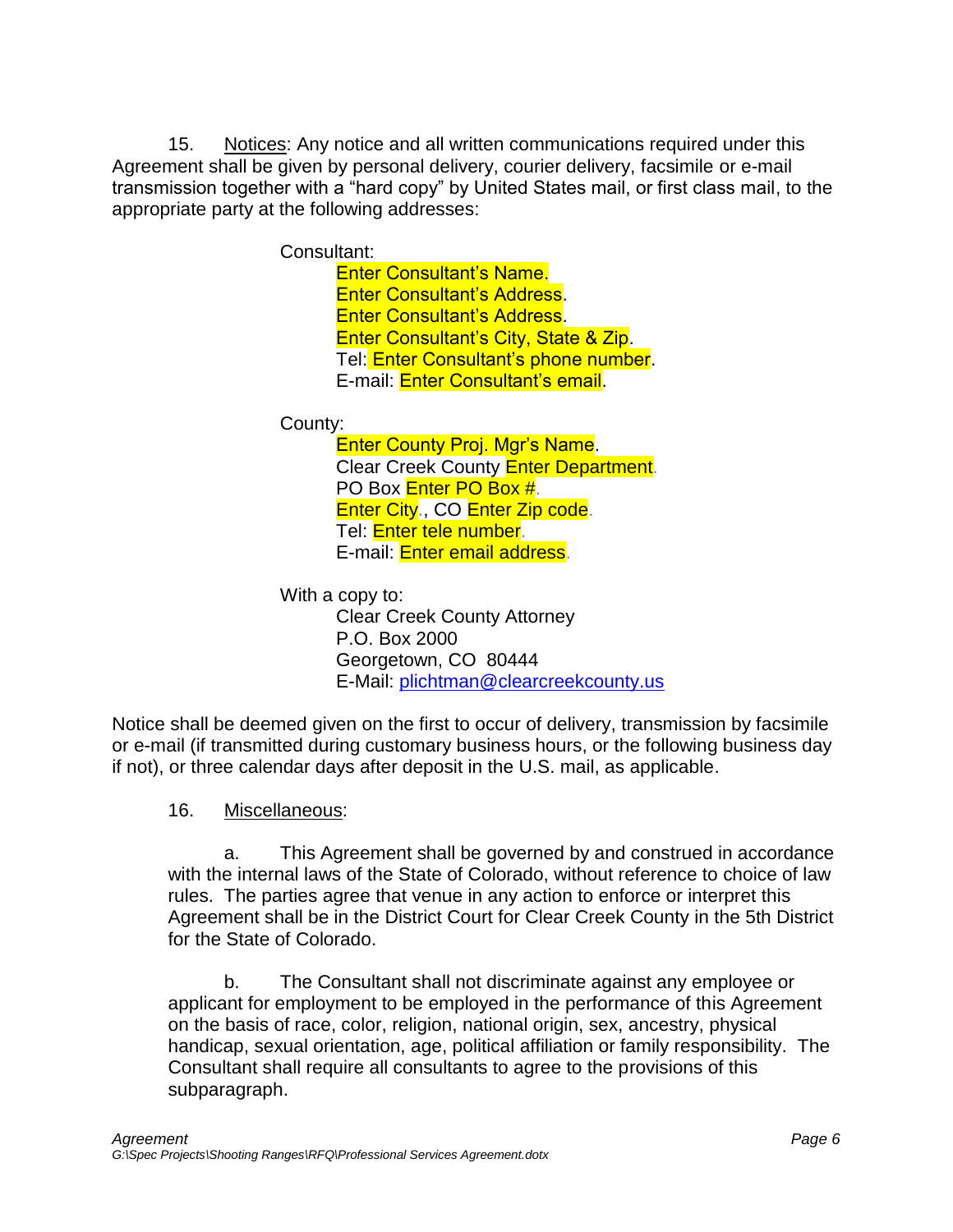c. This Agreement does not and shall not be deemed to confer upon or grant to any third party any right enforceable at law or equity arising out of any term, covenant, or condition herein or the breach thereof.

d. Consultant shall comply with all federal, state and local laws, statutes, ordinances, building codes, rules and regulations applicable to the Work.

e. Governmental Immunity. Nothing herein shall be deemed to waive any of the immunities, liability limitations or other provisions of the Colorado Governmental Immunity Act, CRS §24-10-101, et seq., all of which expressly are reserved by County. In addition, anything in this Agreement which purports to create a contractual obligation by County to do an act or be liable for something for which County is immune, or has limited liability, in the absence of a contractual obligation, shall be deemed void.

f. The Immigration Addendum set forth on Exhibit A attached hereto is incorporated herein by this reference and is deemed executed by Consultant whether or not Exhibit A itself is signed.

g. The Consultant's Certificate Regarding Employing or Contracting With an Illegal Alien, Exhibit B hereto, must be fully executed and delivered to County's Project Manager before Consultant can perform any work under this Agreement. **If Consultant is a natural person, Consultant must execute the Affidavit for Natural Person Seeking Public Benefit, Exhibit C hereto, before this Agreement can take effect**.

h. Consultant represents and warrants, which representations are material to this Agreement, without which the County would not have entered into it, that the statements made in Contractor's/Consultant's Certificate Regarding Employing Or Contracting With An Illegal Alien (Exhibit B attached hereto) and (but only if Consultant is a natural person) in the Affidavit for Natural Person Seeking Public Benefit (Exhibit C attached hereto), are true and correct. A misrepresentation therein or a violation of the terms of Exhibit A shall be deemed a material breach of this Agreement.

17. Budget/Appropriation: Notwithstanding anything to the contrary contained in this Agreement, County shall have no obligations under this Agreement, nor shall any payment be made to Consultant, in respect of any period or Work performed after any December 31 of each calendar year during the term of this Agreement, without an appropriation therefor by the County in accordance with a budget adopted by the Board of County Commissioners in compliance with the provisions of Article 25 of Title 30 of the Colorado Revised Statutes, the Local Government Budget Law (C.R.S. §29-1-101 *et seq.*), and the TABOR Amendment (Constitution, Article X, Sec. 20).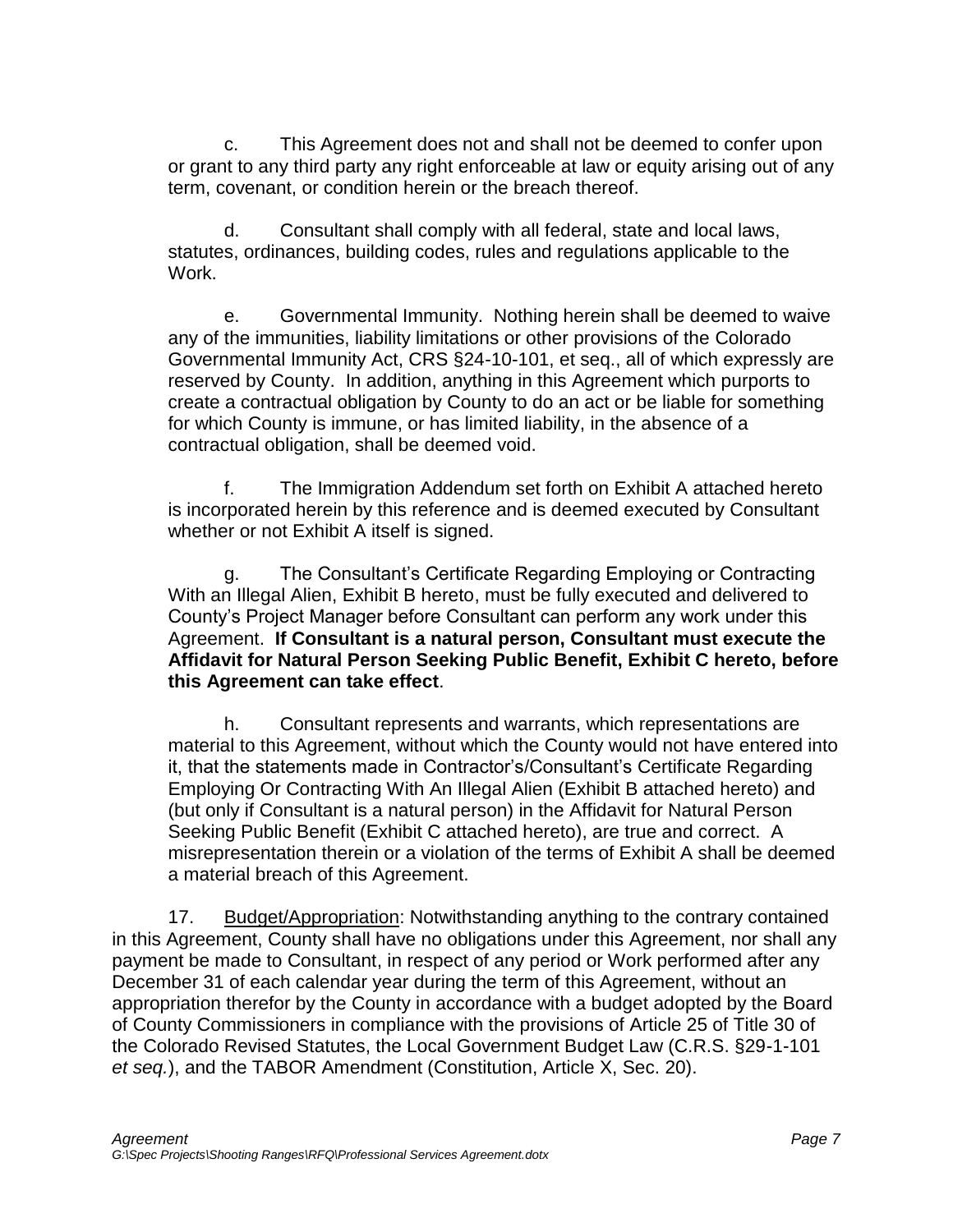///remainder of page intentionally left blank///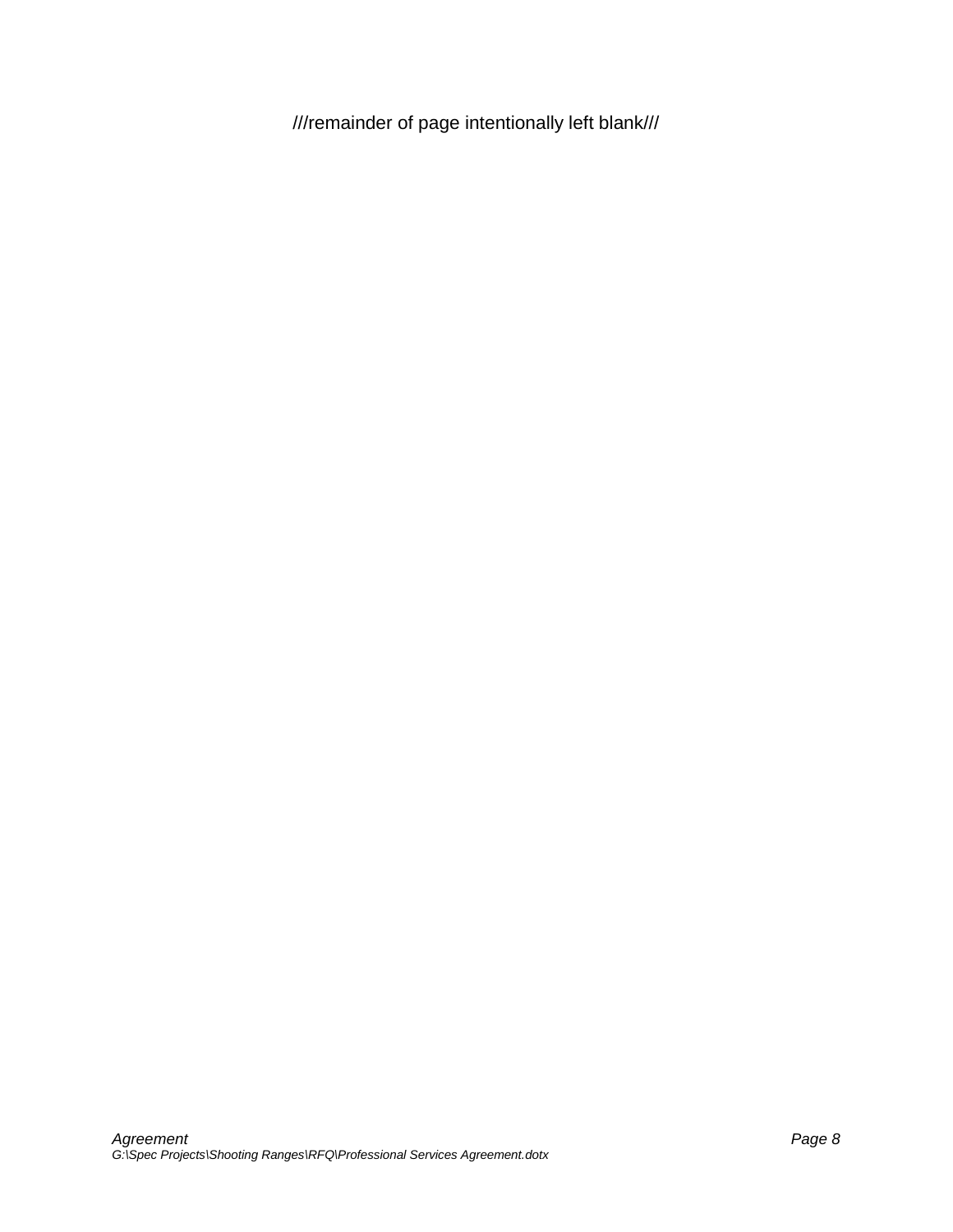IN WITNESS WHEREOF, the parties have executed this Agreement the day and year first above written.

"COUNTY"

COUNTY OF CLEAR CREEK, STATE OF COLORADO, By and Through its ATTEST: BOARD OF COUNTY COMMISSIONERS

|                                                         | "CONSULTANT"<br><b>Enter Consultant's Name.</b>                        |
|---------------------------------------------------------|------------------------------------------------------------------------|
|                                                         |                                                                        |
|                                                         | By:<br>Enter Signor's Name.<br>Enter Signor's Title.                   |
| <b>STATE OF COLORADO</b>                                |                                                                        |
| SS<br>County of _____________                           |                                                                        |
|                                                         | The foregoing instrument was acknowledged before me this ______ day of |
|                                                         |                                                                        |
| $\hspace{1.5cm}$ of $\hspace{1.5cm}$ . $\hspace{1.5cm}$ |                                                                        |
| corporation, on behalf of the corporation.<br>a         |                                                                        |
| SEAI                                                    |                                                                        |

Notary Public My Commission Expires: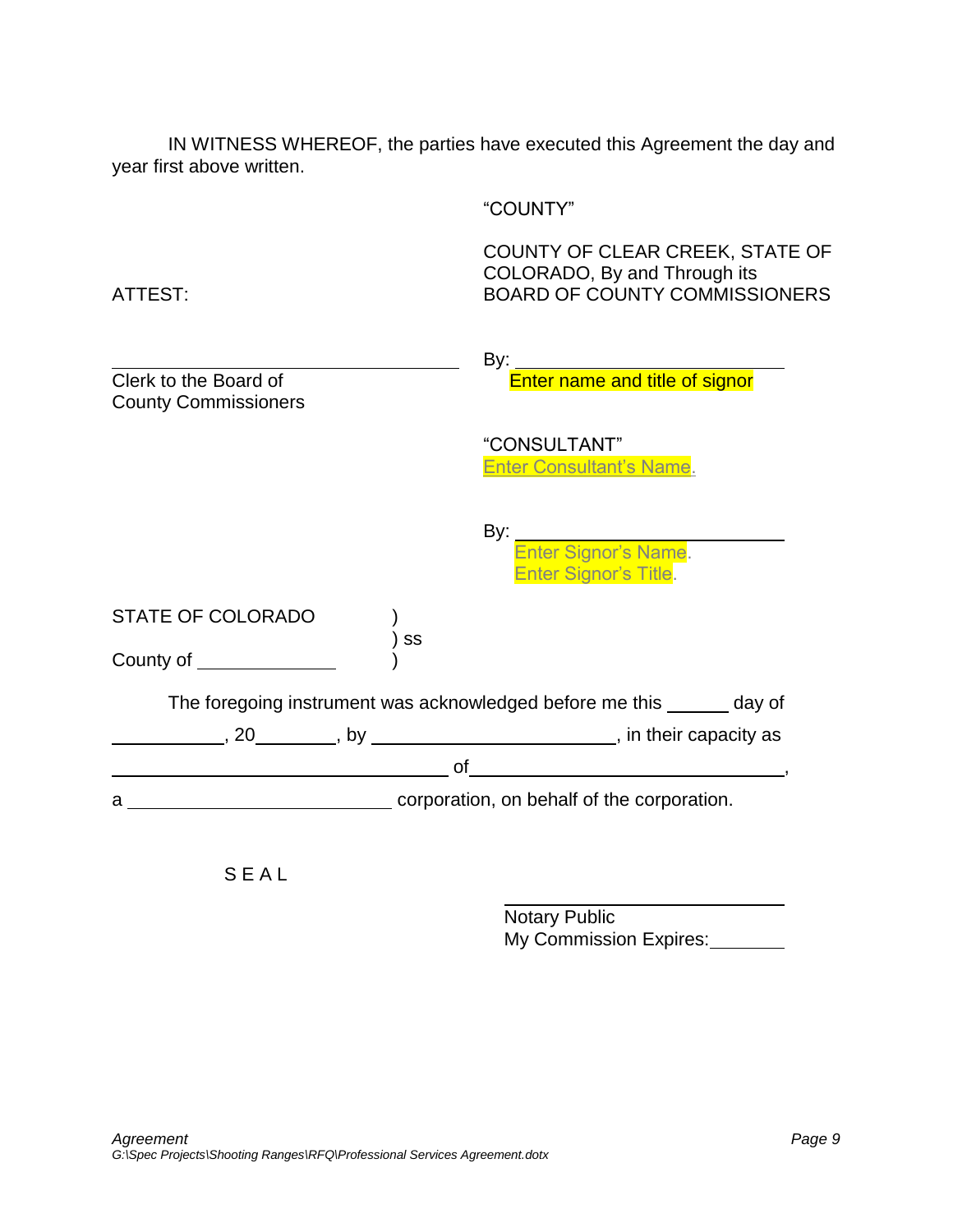### **AGREEMENT FOR PROFESSIONAL SERVICES EXHIBIT A**

### **NOTIFICATION OF IMMIGRATION COMPLIANCE REQUIREMENTS AND CERTIFICATION BY CONSULTANT**

### Prohibition on Public Contract for Services:

Enter Consultant's Name., ("Consultant" herein) acknowledges that Consultant has been notified of the immigration compliance requirements of C.R.S. § 8-17.5-101, *et.seq.* (House Bill 06-1343), and hereby **CERTIFIES** that:

1. The Consultant shall not knowingly employ or contract with an illegal alien to perform work under the public contract for services; or

2. Enter into a contract with a subcontractor that fails to certify to the Consultant that the subcontractor shall not knowingly employ or contract with an illegal alien to perform work under the public contract for services;

3. The Consultant has verified or attempted to verify through participation in the e-verify program or the department program of the State of Colorado that the Consultant does not employ any illegal aliens.

4. The Consultant acknowledges that the Consultant is prohibited from either the e-verify program or the department program of the state of Colorado procedures to undertake preemployment screening of job applicants while the public contract for services is being performed;

5. If the Consultant obtains actual knowledge that a subcontractor performing work under the public contract for services knowingly employs or contracts with an illegal alien, the Consultant shall be required to:

(A) Notify the subcontractor and the contracting state agency or political subdivision within three days that the Consultant has actual knowledge that the subcontractor is employing or contracting with an illegal alien; and

(B) Terminate the subcontract with the subcontractor if within three days of receiving the notice required pursuant to subparagraph (A) of this Section 5 the subcontractor does not stop employing or contracting with the illegal alien; except that the Consultant shall not terminate the contract with the subcontractor if during such three days the subcontractor provides information to establish that the subcontractor has not knowingly employed or contracted with an illegal alien.

6. Consultant is required to comply with any reasonable request by the State Department of Labor and Employment ("Department" herein) made in the course of an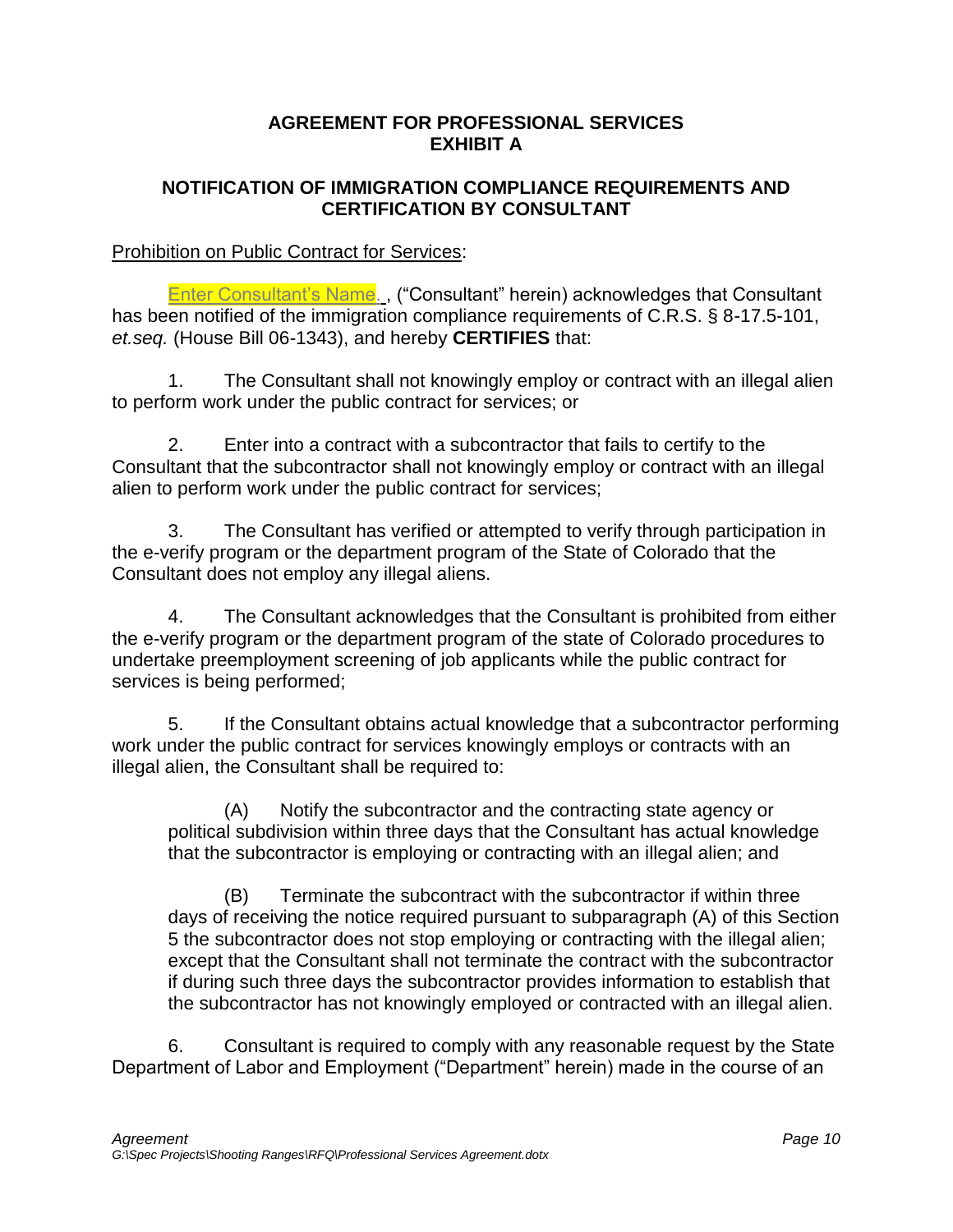investigation that the Department is undertaking pursuant to the authority established in C.R.S. § 8-17.5-102(5).

7. If Consultant violates a provision of the public contract for services required herein the County may terminate the contract for a breach of the contract. If the contract is so terminated, the Consultant shall be liable for actual and consequential damages to the County.

8. The County is obligated to notify the office of the secretary of state if a Consultant violates a provision of this Addendum and the County terminates the contract for such breach. Based on this notification, the secretary of state shall maintain a list that includes the name of the Consultant, the state agency or political subdivision that terminated the public contract for services, and the date of the termination. A Consultant shall be removed from the list if two years have passed since the date the contract was terminated, or if a court of competent jurisdiction determines that there has not been a violation of the provision of the public contract for services required pursuant to Section I. An agency or political subdivision shall notify the office of the secretary of state if a court has made such a determination. The list shall be available for public inspection at the office of the secretary of state and shall be published on the internet on the website maintained by the office of the secretary of state.

9. The Department may investigate whether a Consultant is complying with the provisions of a public contract for services required pursuant to Section I. The Department may conduct on-site inspections where a public contract for services is being performed, request and review documentation that proves the citizenship of any person performing work on a public contract for services, or take any other reasonable steps that are necessary to determine whether a Consultant is complying with the provisions of a public contract for services required pursuant to Section I. The Department shall receive complaints of suspected violations of a provision of a public contract for services (this Addendum) and shall have discretion to determine which complaints, if any, are to be investigated. The results of any investigation shall not constitute final agency action. The Consultant is hereby notified that the Department is authorized to promulgate rules in accordance with article 4 of title 24, C.R.S., to implement the provisions of C.R.S. § 8-17.5-101, *et. seq*.

(Form revised February 1, 2019)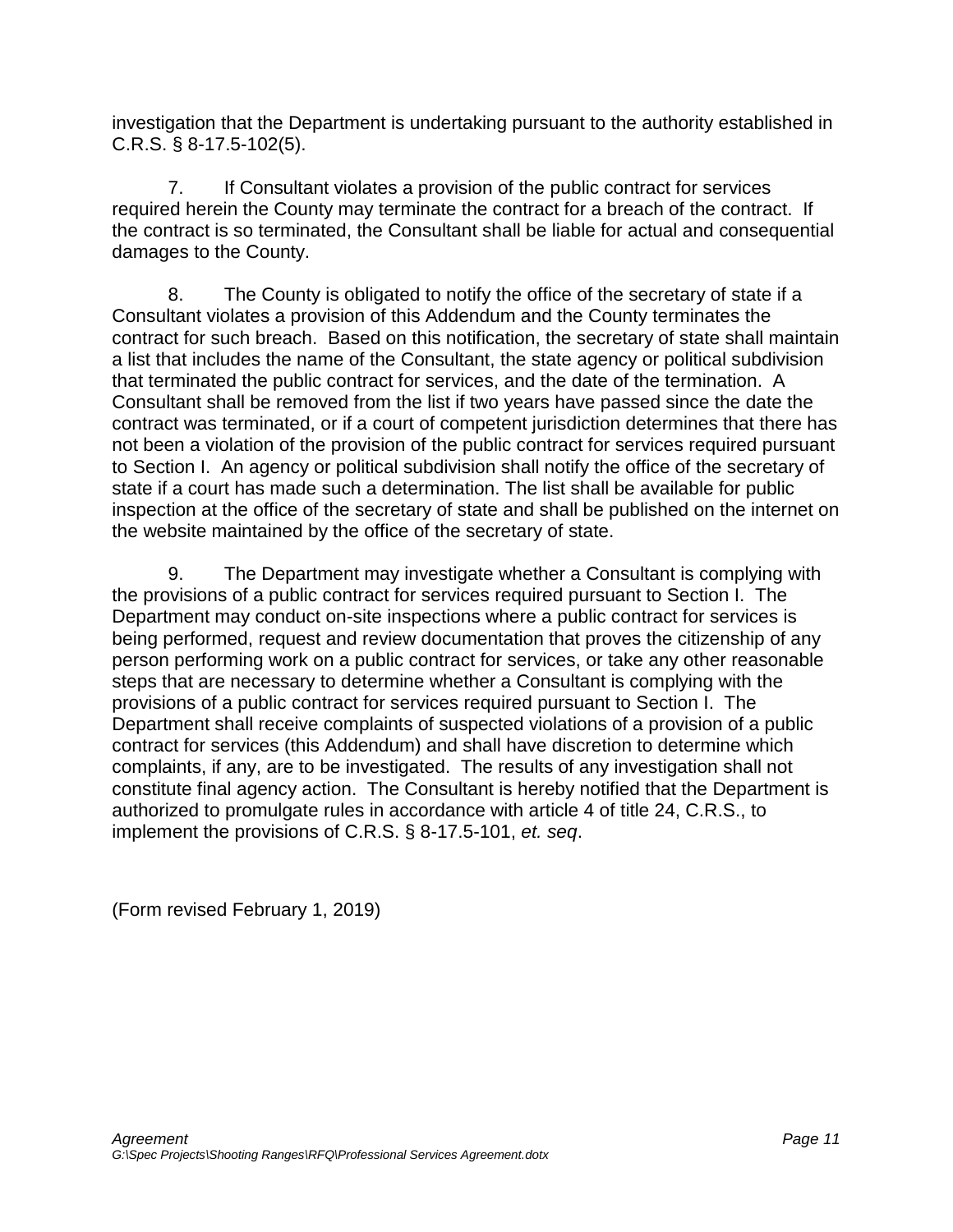### **AGREEMENT FOR PROFESSIONAL SERVICES EXHIBIT B**

#### **CONSULTANT'S CERTIFICATE REGARDING EMPLOYING OR CONTRACTING WITH AN ILLEGAL ALIEN**

| FROM:                |                                        |                                                   | Enter Consultant's Name.                           |                                                                                                                                                                                                                                                                                                                                                                               |  |
|----------------------|----------------------------------------|---------------------------------------------------|----------------------------------------------------|-------------------------------------------------------------------------------------------------------------------------------------------------------------------------------------------------------------------------------------------------------------------------------------------------------------------------------------------------------------------------------|--|
|                      | (Consultant)                           |                                                   |                                                    |                                                                                                                                                                                                                                                                                                                                                                               |  |
| TO:                  | PO Box 2000                            | <b>Clear Creek County</b><br>Georgetown, CO 80444 |                                                    |                                                                                                                                                                                                                                                                                                                                                                               |  |
| Project Name:        |                                        |                                                   | <b>Enter Project Name.</b>                         |                                                                                                                                                                                                                                                                                                                                                                               |  |
|                      |                                        |                                                   | Project Number (if any): _________________________ |                                                                                                                                                                                                                                                                                                                                                                               |  |
|                      |                                        |                                                   |                                                    | As a contractor for the above-identified bid/project, I (we) do hereby certify that, as of<br>the date of this certification, I (we) do not knowingly employ or contract with an illegal<br>alien and that I (we) will participate in the e-verify program or department program of the<br>state of Colorado in order to verify that I (we) do not employ any illegal aliens. |  |
| <b>Executed this</b> |                                        |                                                   |                                                    | __________________________ day of __________________________. 20____.                                                                                                                                                                                                                                                                                                         |  |
| By:                  | Signature                              |                                                   |                                                    |                                                                                                                                                                                                                                                                                                                                                                               |  |
| Title:               |                                        |                                                   |                                                    |                                                                                                                                                                                                                                                                                                                                                                               |  |
|                      | <b>STATE OF COLORADO</b>               |                                                   | )ss.                                               |                                                                                                                                                                                                                                                                                                                                                                               |  |
|                      | <b>COUNTY OF EXAMPLE AND THE STATE</b> |                                                   |                                                    |                                                                                                                                                                                                                                                                                                                                                                               |  |
|                      |                                        |                                                   |                                                    | The foregoing instrument was acknowledged before me this ______ day of                                                                                                                                                                                                                                                                                                        |  |
|                      |                                        |                                                   |                                                    |                                                                                                                                                                                                                                                                                                                                                                               |  |
|                      |                                        |                                                   |                                                    | $\overline{\phantom{a}}$ of $\overline{\phantom{a}}$ , $\overline{\phantom{a}}$                                                                                                                                                                                                                                                                                               |  |
|                      |                                        |                                                   |                                                    |                                                                                                                                                                                                                                                                                                                                                                               |  |
|                      | SEAL                                   |                                                   |                                                    |                                                                                                                                                                                                                                                                                                                                                                               |  |
|                      |                                        |                                                   | <b>Notary Public</b>                               |                                                                                                                                                                                                                                                                                                                                                                               |  |
|                      |                                        |                                                   |                                                    | My Commission Expires:                                                                                                                                                                                                                                                                                                                                                        |  |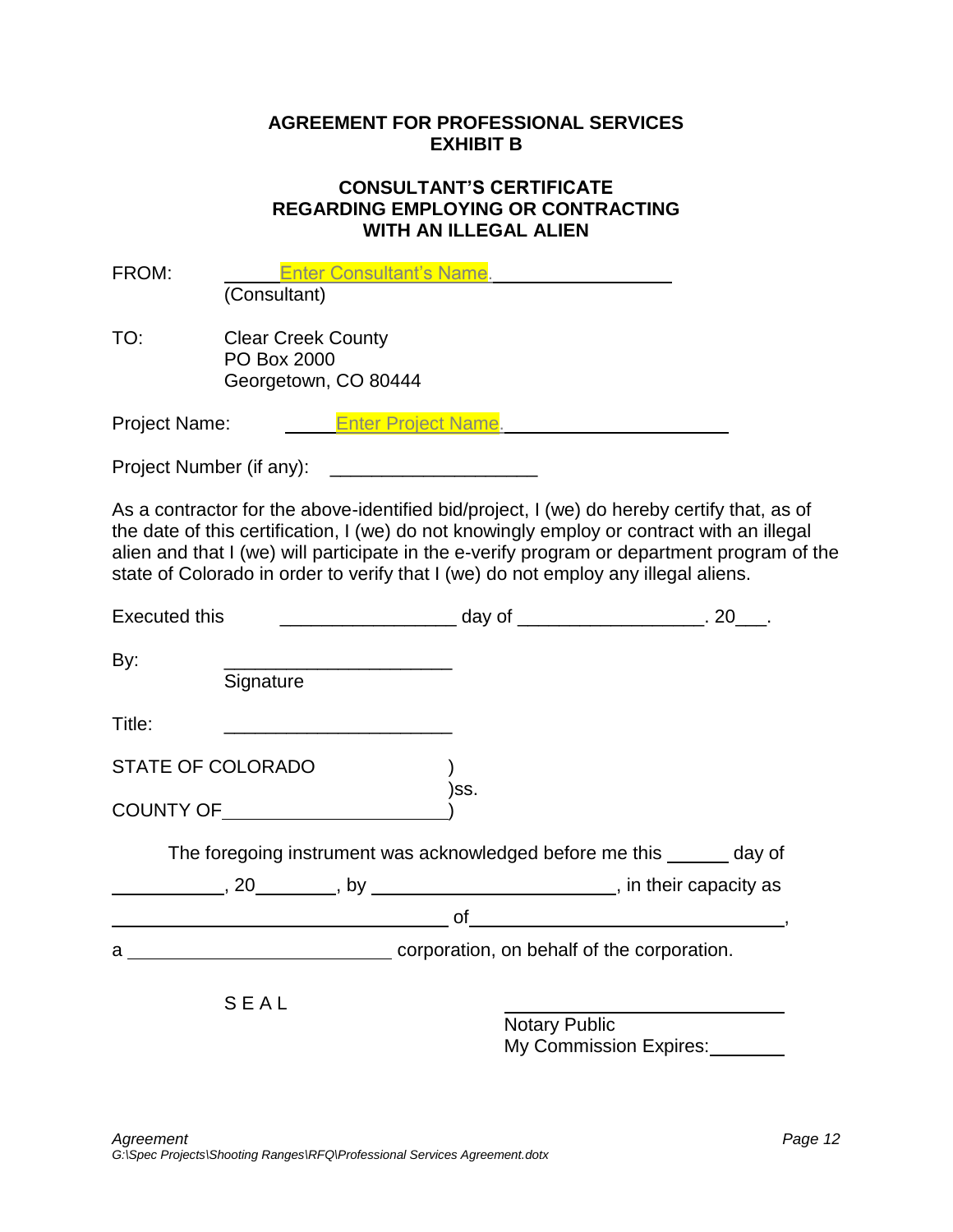#### **AGREEMENT FOR PROFESSIONAL SERVICES EXHIBIT C**

# **AFFIDAVIT FOR NATURAL PERSON SEEKING PUBLIC BENEFIT**

(Applicable only if Consultant is an individual)

I, \_\_\_\_\_\_\_\_\_\_\_\_\_\_\_\_\_\_, swear or affirm under penalty of perjury under the laws of the State of Colorado that (check one):

- I am a United States citizen, or
- I am a Permanent resident of the United States, or
- I am lawfully present in the United States Pursuant to Federal Law.

\_\_\_\_\_\_\_\_\_\_\_\_\_\_\_\_\_\_\_\_\_\_\_\_\_\_\_ \_\_\_\_\_\_\_\_\_\_\_\_\_\_\_\_\_\_\_\_

I understand that this sworn statement is required by law because I have applied for a public benefit. I understand that state law requires me to provide proof that I am lawfully present in the United States prior to receipt of this public benefit. I further acknowledge that making a false, fictitious, or fraudulent statement or representation in this sworn affidavit is punishable under the criminal laws of the State of Colorado as perjury in the second degree under §18-8-503, C.R.S. Each time a public benefit is fraudulently received shall constitute a separate offense.

Signature Date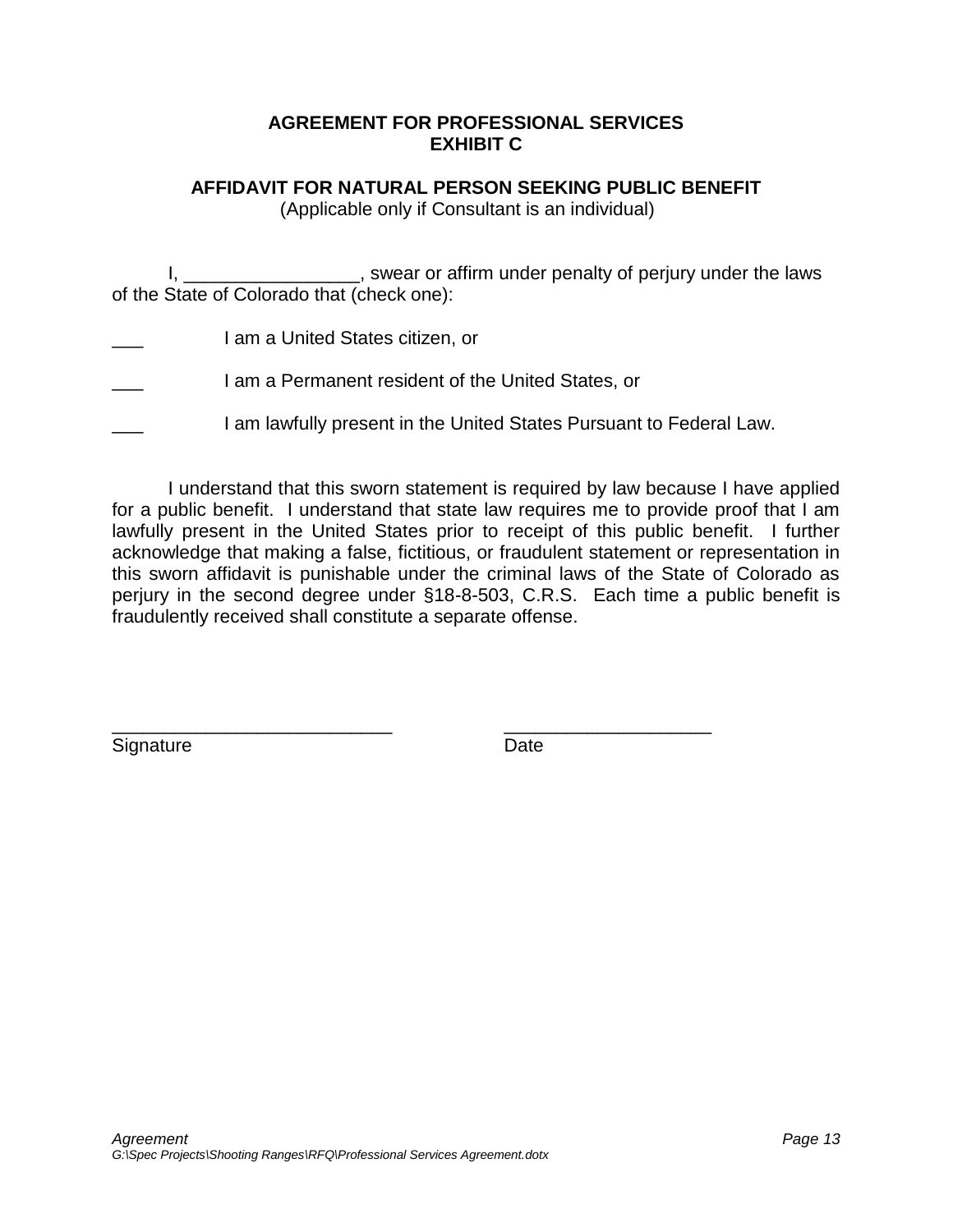### **AGREEMENT FOR PROFESSIONAL SERVICES EXHIBIT D**

#### **SCOPE OF THE WORK**